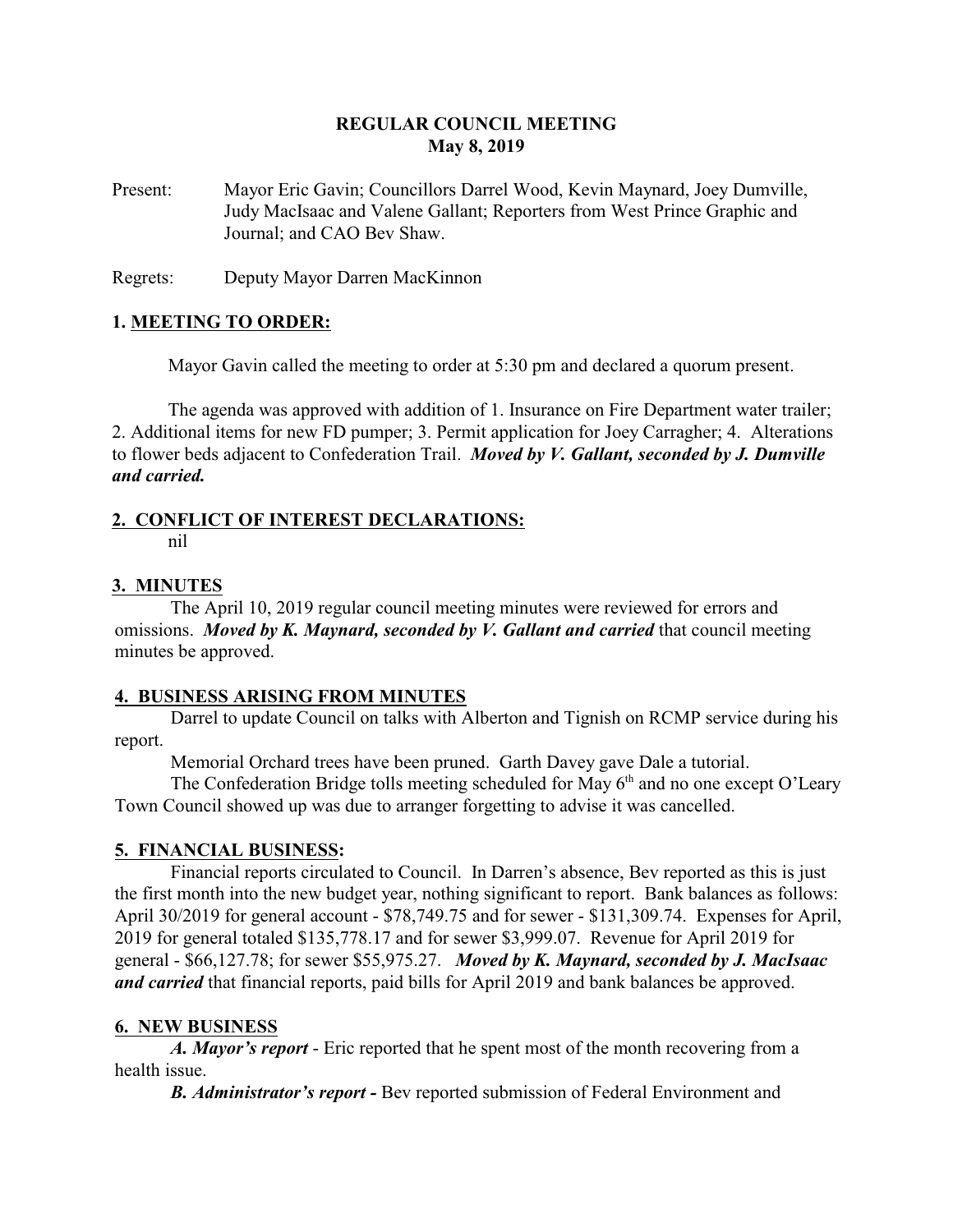Provincial Asset Management reports, damage to main sewer line in Pate Garden Subdivision, damage to streetlight and insurance company status on the incident, complaints re deficiencies at O'Leary Retail Centre which have been forwarded to Coles for action, resolution register completed for Province, and entered Memorial Orchard in Rural Beautification contest. There's no word on damage to Ellis Field, we have a Career Bridges student starting Monday, May 13<sup>th</sup> for at least 2 weeks with the Maintenance Department. EDA applications submitted but unsure of affect the change of government may have but Tommy started May  $6<sup>th</sup>$ . Funding application for new maintenance building was deemed ineligible by Rural Growth Initiative Community Revitalization Program but Andrew is looking into other funding sources. AED updated with new Electrodes. Dale is registered to attend two day long courses on wastewater treatment and collection. Building /business permits - Dale Burden for private garage at \$85,000. Bev's overtime at 38 hours and 1 day left of vacation time; No update on Dale's hours.

#### *C. Reports from Departments*

*Properties (Kevin)* - Kevin stated that MADD group is donating a bench for the Memorial Orchard. The 26 Kent Street property was mentioned that Province is unable to take any action at least until the ownership is settled.

*Streets & Sidewalks (Valene) -* Valene provided Council with a detailed list of sidewalk and street repairs required and sources and prices on Christmas decorations for streetlights. *Moved by K. Maynard, seconded by J. MacIsaac and carried* that Valene be authorized to order Christmas decor from Malpeque Iron up to \$3000 from Christmas budget. Priorities to be determined for street/sidewalk work and tender to be advertised. Also a letter to be sent to Province re priorities.

*Recreation (Joey) -* Written report circulated to Council and Joey reviewed the highlights. Minor sports registrations have started and 100 km yardsale registrations are slowly coming in. Men's ball league, Community Participaction, Canada Day, and Rising Youth program are in planning stage.

*Newcomers/Recruitment (Judy) -* Judy reported attending the Immigration Summit on April 24. The Newcomers have hired Scott Smith, Navigator for this area. Judy intends to attend upcoming doctor recruitment meeting.

*Police/Fire Department (Darrel) -* Darrel highlighted the RCMP monthly report noting that patrol hours were not available but will be on next month's report. Members responded to 22 calls for service to O'Leary. Darrel contacted Alberton and Tignish councillors responsible for police protection. Claudia Gallant, Alberton has responded saying they would likely be in favour of an collaborative lobby. Fire Chief's monthly report circulated saying 8 calls for service this month. Father's Day draw and dance coming up soon. Department members Carol Gillis, David Sweet and Mitchell Arsenault have decided to step down from the department so new members are being considered. Congratulations to Firefighter Chris MacIsaac on receiving his 30 year service medal. Changes are required to new truck including step alterations, front bumper compartment and aluminum frame for Portatank - these will be completed at manufacturer's location while pinstriping and auto eject cover to be done in Nova Scotia.

**Sanitation & Community Development (Eric) - Eric reported that realtor signs are up for** Pate Garden Subdivision and that he will be attending the May  $16<sup>th</sup>$  meeting with WSP and others.

*D. \$1500 to Community Care Facility Co-op - Moved by J. Dumville, seconded by J.*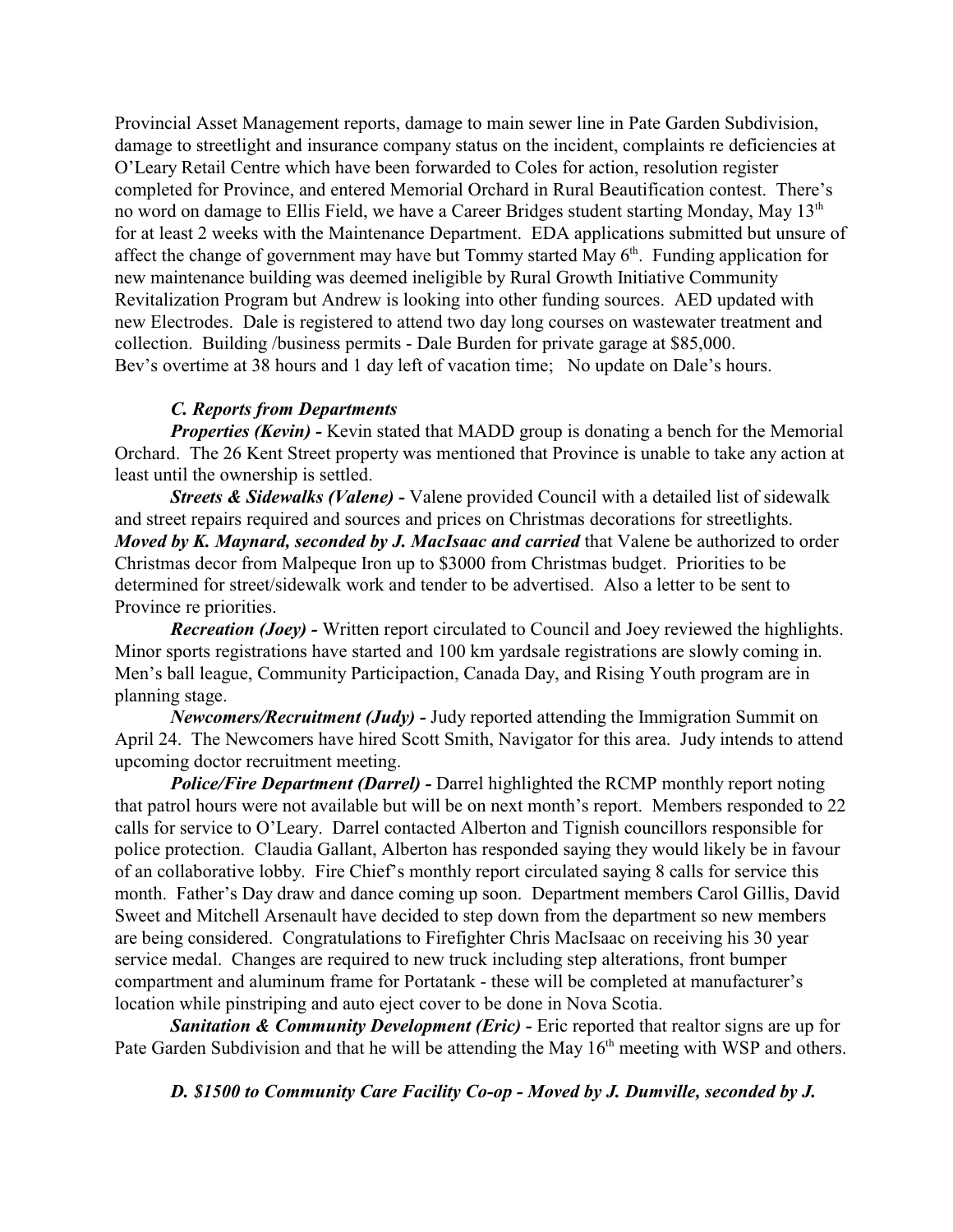*MacIsaac and carried* that after meeting with the proposed community care facility board members, the Town has agreed to donate \$1500 towards their efforts in obtaining funding from Canada Mortgage and Housing Corporation.

*E. Fridge for maintenance shop - Moved by J. Dumville, seconded by J. MacIsaac and carried* that the Town purchase a small refrigerator for the maintenance shop to replace the one Dale bought and since stopped working due to a power surge.

# *F. Dugout issues to be discussed during "committee of the whole".*

*G. Replace or relocate streetlight: Moved by D. Wood, seconded by V. Gallant and carried* that street light in front of O'Leary Retail Centre which is not being currently used, be moved to replace the one at corner of Jubilee Avenue and Main Street which was damaged by a vehicle. If vehicle owner's insurance pays out or restitution is obtained, Council may consider replacing the damaged one. Cost of replacement is approximately \$4770.

*H. Bylaws -* Code of Conduct for Members of Council Bylaw # 2019-02 presented for review and first reading.

WHEREAS the Municipal Government Act requires a bylaw to set minimum expectations for the behaviour of members of Council in carrying out their functions and making decisions that benefit the Town of O'Leary;

BE IT RESOLVED that Town of O'Leary Code of Conduct for Members of Council # 2019-02 be hereby read a first time.

## *Moved by Joey Dumville, seconded by Judy MacIsaac and carried.*

WHEREAS the Municipal Government Act requires a bylaw to set minimum expectations for the behaviour of members of Council in carrying out their functions and making decisions that benefit the Town of O'Leary;

AND WHEREAS the Town of O'Leary Code of Conduct for Members of Council Bylaw # 2019-02 was read a first time at this council meeting;

BE IT RESOLVED that the Town of O'Leary Code of Conduct for Members of Council Bylaw # 2019-02 be hereby approved.

*Moved by Judy MacIsaac, seconded by Kevin Maynard and carried.*

## *I. Other business & correspondence*:

- J. Carragher permit application: *Moved by J. MacIsaac, seconded by D. Wood and carried* that permit application for Joey & Lisa Carragher be approved to construct 6 unit family housing project under the Affordable and Accessible Housing Provincial Program to be located at 612 Main Street, PID # 43620 for approximately \$625,000.

- Gator trailer insurance: Fire department members looking for confirmation that water tank trailer sometimes hauled by individual firefighter's vehicles to fire scenes is covered by insurance. Bev to check with insurance company but also recommended that trailer be checked for road travel standards and that individuals check with personal insurance.

- Use of concrete rings for flower beds: *Moved by D. Wood, seconded by J. MacIsaac and carried* that large concrete sewer rings be moved to green area on MacLean's Automotive side of Confederation Trail (not the one closest to the road) and to transfer flower beds inside rings to